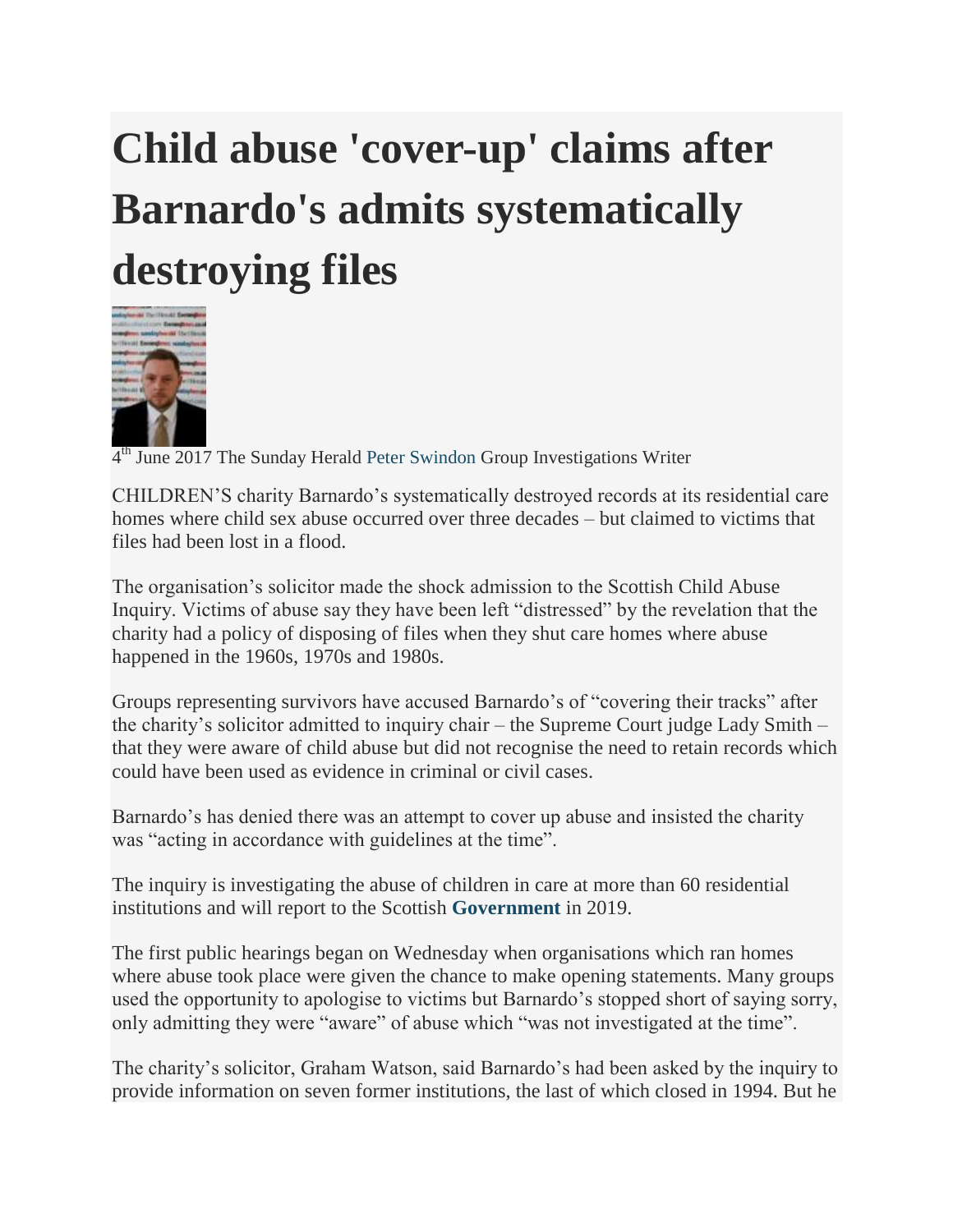said they only retained "around 10 per cent" of "staff records or administrative or governance records".

Stunned survivors have learned that "it was Barnardo's practice during the 1960s, 1970s and 1980s to destroy those records as closures of homes came about" and "the need to retain records was not recognised at that time".

Janine Rennie, chief executive of survivors' charity Wellbeing **[Scotland](http://www.heraldscotland.com/search/?search=Scotland&topic_id=8820)**, who is assisting people who were abused while in the care of Barnardo's, said: "They were particularly distressed by the revelation that records had been systematically destroyed. They were led to believe they had been lost in a flood. Barnardo's was adamant that this was the case.

"Then, on the first day of hearings, we are told that this is different. As a modern charity Barnardo's should have known how upsetting this would be to survivors. It's difficult to be critical of Barnardo's because it is now a modern organisation doing good work but they should not be trying to protect themselves."

Rennie said that as abuse was happening at the time, any fair minded person could draw the conclusion that Barnardo's could be perceived to be "covering their tracks".

She added that it was time for the charity to "to take responsibility and apologise."

David Whelan of FBGA (Former Boys and Girls Abused of Quarriers Homes), a core participant in the inquiry, warned that the policy of destroying staff records could mean abusers are still working in the care system now. He said: "I'm shocked that Barnardo's systematically destroyed staff records. I fear that staff who abused children and were asked to leave an institution were then free to move around the care system. Many will have gone on to perpetrate crimes in other places. Some could actually still be in the care system."

Whelan said he felt that most people would see the destruction of records as "negligent at the very least".

He added: "They have effectively corrupted the care system by not keeping records on these people."

Another core participant in the inquiry, Helen Holland, deputy chair of Incas (In Care Abuse Survivors), also said that most fair minded people could interpret events as an apparent attempted cover-up.

She said: "I find it unbelievable [that records were destroyed]. I think the destruction of records is going to be a really interesting factor in the inquiry. It's certainly going to be